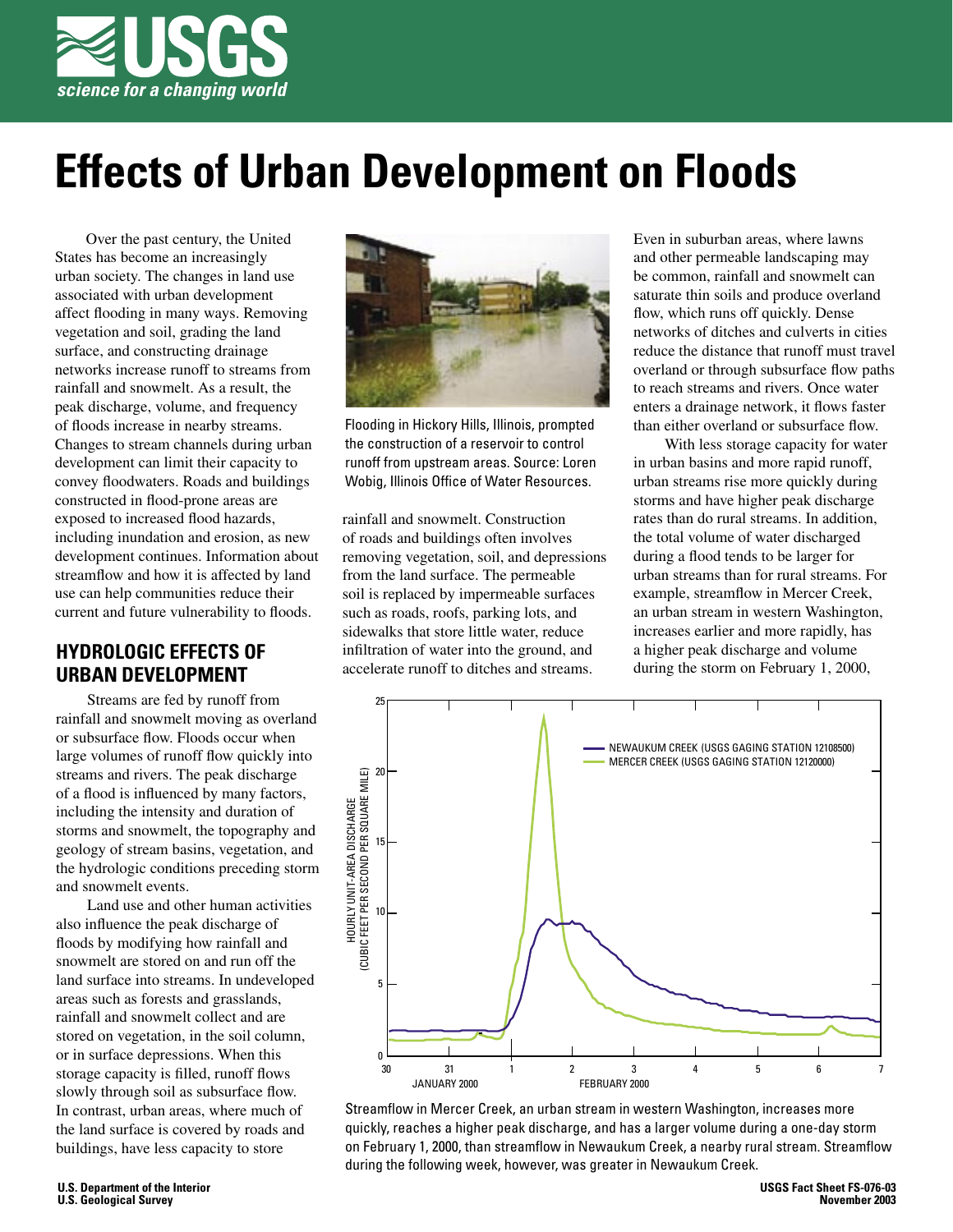and decreases more rapidly than in Newaukum Creek, a nearby rural stream. As with any comparison between streams, the differences in streamflow cannot be attributed solely to land use, but may also reflect differences in geology, topography, basin size and shape, and storm patterns.

The hydrologic effects of urban development often are greatest in small stream basins where, prior to development, much of the precipitation falling on the basin would have become subsurface flow, recharging aquifers or discharging to the stream network further downstream. Moreover, urban development can completely transform the landscape in a small stream basin, unlike in larger river basins where areas with natural vegetation and soil are likely to be retained.

#### **HYDRAULIC EFFECTS FROM CHANGES TO STREAM CHAN-NELS AND FLOODPLAINS**

Development along stream channels and floodplains can alter the capacity of a channel to convey water and can increase the height of the water surface (also known as stage) corresponding to a given discharge. In particular, structures that encroach on the floodplain, such as bridges, can increase upstream flooding by narrowing the width of the channel and increasing the channel's resistance to flow. As a result, the water is at a higher stage as it flows past the obstruction, creating a backwater that will inundate a larger area upstream.

Sediment and debris carried by floodwaters can further constrict a channel and increase flooding. This hazard is greatest upstream of culverts, bridges, or other places where debris collects. Small stream channels can be filled with sediment or become clogged with debris, because of undersized culverts, for example. This creates a closed basin with no outlet for runoff. Although channels can be engineered to convey floodwater and debris quickly downstream, the local benefits of this approach must be balanced against the possibility of increased flooding downstream.

Erosion in urban streams represents another consequence of urban development. Frequent flooding in urban streams increases channel and bank erosion. Where channels have been straightened and vegetation has been

removed from channel banks, streamflow velocities will increase, allowing a stream to transport more sediment. In many urban areas, stream-bank erosion represents an ongoing threat to roads, bridges, and other structures that is difficult to control even by hardening stream banks.



Road washed out by a flood in West Virginia. Source: A. Rothstein, Farm Security Administration.

## **EFFECTS OF URBAN DEVELOP-MENT ON FLOOD DISCHARGE AND FREQUENCY**

Common consequences of urban development are increased peak discharge and frequency of floods. Typically, the annual maximum discharge in a stream will increase as urban development occurs, although the increase is sometimes masked by substantial year-to-year variation in storms, as is apparent in the annual maximum discharge for Mercer Creek from 1960 to 2000. In comparison, the annual maximum discharge for rural Newaukum Creek varied during the period but showed no clear trend.

The effects of development in urban basins are most pronounced for moderate storms following dry periods. For larger storms during wet periods, the soil in rural basins becomes saturated and additional rainfall or snowmelt runs off much as it does in an urban basin.



Annual maximum discharge increased with urban development in Mercer Creek from 1960 to 2000, but remained essentially the same in nearby rural Newaukum Creek during that period.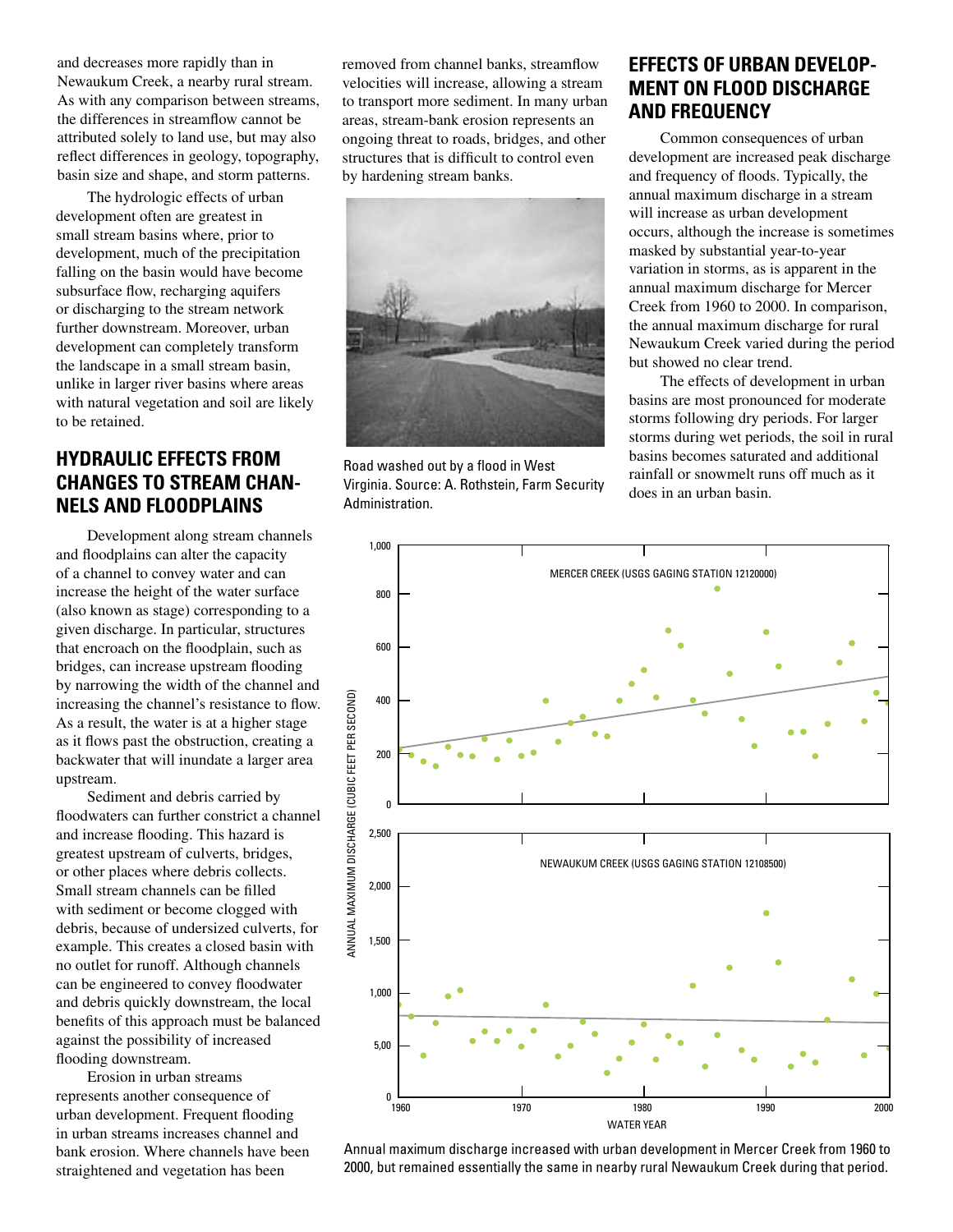

The relative increase in annual maximum discharge in Salt Creek, Illinois, (USGS gaging station 05531500) has been greater for small floods (solid line, less than 95 percent of the annual peaks for the period of record) than for large floods (dashed line, more than 95 percent of the annual peaks for the period of record).



The number of times per year that daily discharge in the Northeast Branch of the Anacostia River, Maryland, (USGS gaging station 01649500) was greater than 1,000 ft<sup>3</sup>/s has increased over time.

The relative increase in peak discharge is greater for frequent, small floods than infrequent, large floods.

| <b>Flood</b><br>frequency | <b>Chance that</b><br>flood's peak<br>discharge will<br>be exceeded<br>in any year | Increase in<br>flood peak<br>discharge<br><b>because</b><br>of urban<br>development |
|---------------------------|------------------------------------------------------------------------------------|-------------------------------------------------------------------------------------|
| 2-year                    | 50 percent                                                                         | $100 \text{ to } 600$<br>percent                                                    |
| 10-year                   | 10 percent                                                                         | 20 to 300<br>percent                                                                |
| 100-year                  | 1 percent                                                                          | 10 to 250<br>percent                                                                |

The effect of urban development in the last half of the 20th century on small floods is evident in Salt Creek, Illinois. With the exception of an unusually large flood in 1987, large floods have increased by about 100 percent (from about 1,000 cubic feet per second to about  $2,000$  ft<sup>3</sup>/s) while small floods have increased by about 200 percent (from about 400 ft $\frac{3}{s}$  to 1,200 ft $\frac{3}{s}$ ). Nonetheless, even a small increase in the peak discharge of a large flood can increase flood damages.

The frequency of moderate flooding can increase substantially after development. The annual frequency that daily discharge exceeded 1,000  $\text{ft}^3\text{/s}$  on the Northeast Branch of the Anacostia River in Maryland increased from once or twice per year in the 1940s and 1950s to as much as six times per year in the 1990s.

## **REDUCING FLOOD HAZARDS IN URBAN AREAS**

There are many approaches for reducing flood hazards in basins under development. Areas identified as floodprone have been used for parks and playgrounds that can tolerate occasional flooding. Buildings and bridges have been elevated, protected with floodwalls and levees, or designed to withstand temporary inundation. Drainage systems have been expanded to increase their capacity for detaining and conveying high streamflows; for example, by using rooftops and parking lots to store water. Techniques that promote infiltration and storage of water in the soil column, such as infiltration trenches, permeable pavements, soil amendments, and reducing impermeable surfaces have also been incorporated